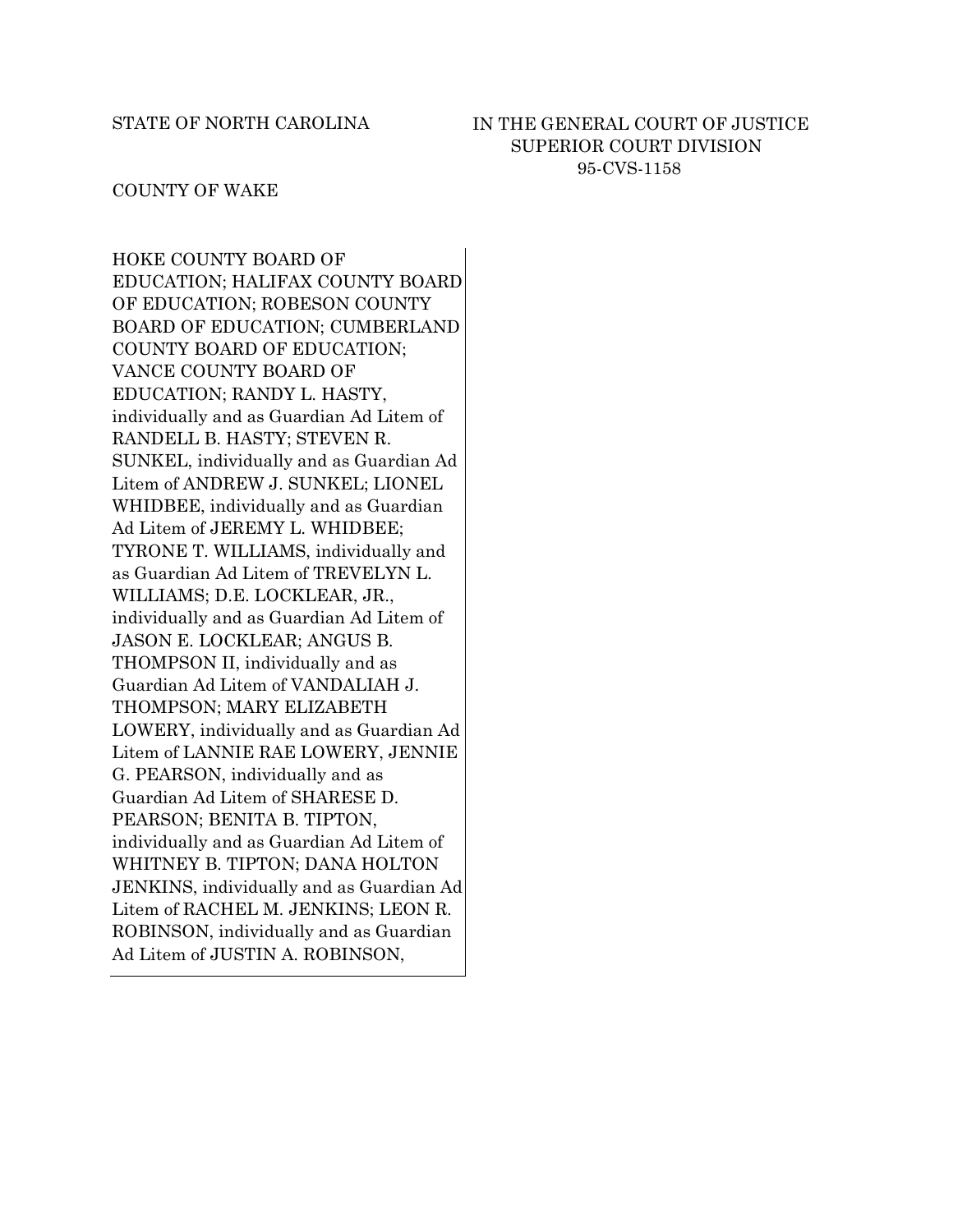Plaintiffs,

and

CHARLOTTE-MECKLENBURG BOARD OF EDUCATION,

Plaintiff-Intervenor,

and

RAFAEL PENN; CLIFTON JONES, individually and as Guardian Ad Litem of CLIFTON MATTHEW JONES; DONNA JENKINS DAWSON, individually and as Guardian Ad Litem of NEISHA SHEMAY DAWSON and TYLER ANTHONY HOUGH-JENKINS,

Plaintiff-Intervenors,

v.

STATE OF NORTH CAROLINA and the STATE BOARD OF EDUCATION,

Defendants,

and

CHARLOTTE-MECKLENBURG BOARD OF EDUCATION,

Realigned Defendant.

### **ORDER**

Over seventeen years ago, Justice Orr, on behalf of a unanimous Supreme Court, wrote:

The world economy and technological advances of the twenty-first century mandate the necessity that the State step forward, *boldly and decisively*, to see that all children, without regard to their socioeconomic circumstances, have an educational opportunity and experience that not only meet the constitutional mandates set forth in *Leandro*, but fulfill the dreams and aspirations of the founders of our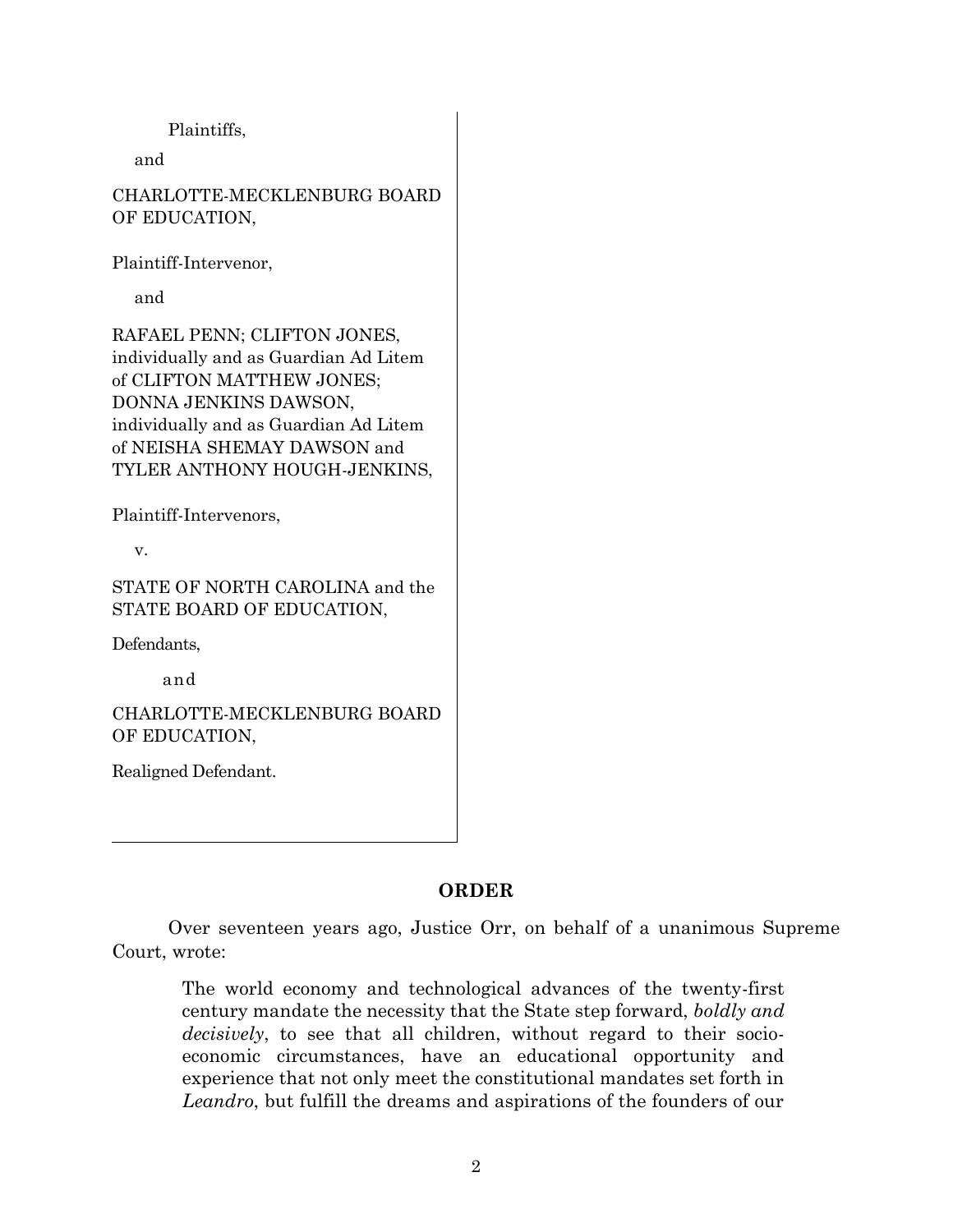state and nation. Assuring that our children are afforded the chance to become contributing, constructive members of society is paramount. *Whether the State meets this challenge remains to be determined*.

*Hoke County Bd. of Educ. v. State,* 358 N.C. 605, 649 (2004) *("Leandro II")* (emphasis added). As of the date of this Order, the State has not met this challenge and, therefore, has not met its constitutional obligation to the children of North Carolina.

The orders of our Supreme Court are not advisory. This Court can no longer ignore the State's constitutional violation. To do so would render both the North Carolina State Constitution and the rulings of the Supreme Court meaningless.

This Court, having held a hearing on October 18, 2021 at which it ordered Plaintiffs and Plaintiff-Intervenors to submit proposed order(s) and supporting legal authorities by November 1, 2021 and Defendants State of North Carolina ("State") and State Board of Education ("State Board," and collectively with the State, "State Defendants") to respond by November 8, 2021, finds and concludes as follows<sup>1</sup>:

# **I. Findings of Fact**

 $\overline{a}$ 

1. In its unanimous opinion in *Leandro II,* the Supreme Court held, "an inordinate number" of students had failed to obtain a sound basic education and that the State had "failed in [its] constitutional duty to provide such students with the opportunity to obtain a sound basic education." In light of that holding, the Supreme Court ordered that "the State must act to correct those deficiencies that were deemed by the trial court as contributing to the State's failure of providing a Leandro-comporting educational opportunity." *Id.* at 647-48.

2. Since 2004, this Court has given the State Defendants countless opportunities, and unfettered discretion, to develop, present, and implement a *Leandro*-compliant remedial plan. For over eleven (11) years and in over twenty (20) compliance hearings, the State Defendants demonstrated their inability, or unwillingness, to develop, implement, and maintain any kind of substantive structural initiative designed to remedy the established constitutional deficiencies.

3. For more than a decade, the Court annually reviewed the academic performance of every school in the State, teacher and principal population data, and the programmatic resources made available to at-risk students. This Court concluded from over a decade of undisputed evidence that "in way too many school

<sup>&</sup>lt;sup>1</sup> The findings and conclusions of the Court's prior Orders—including the January 21, 2020 Consent Order ("January 2020 Order"), September 11, 2020 Consent Order ("September 2020 Order"), June 7, 2021 Order on Comprehensive Remedial Plan ("June 2021 Order"), September 22, 2021 Order ("September 2021 Order"), and October 22, 2021 Order ("October 2021 Order")—are incorporated herein.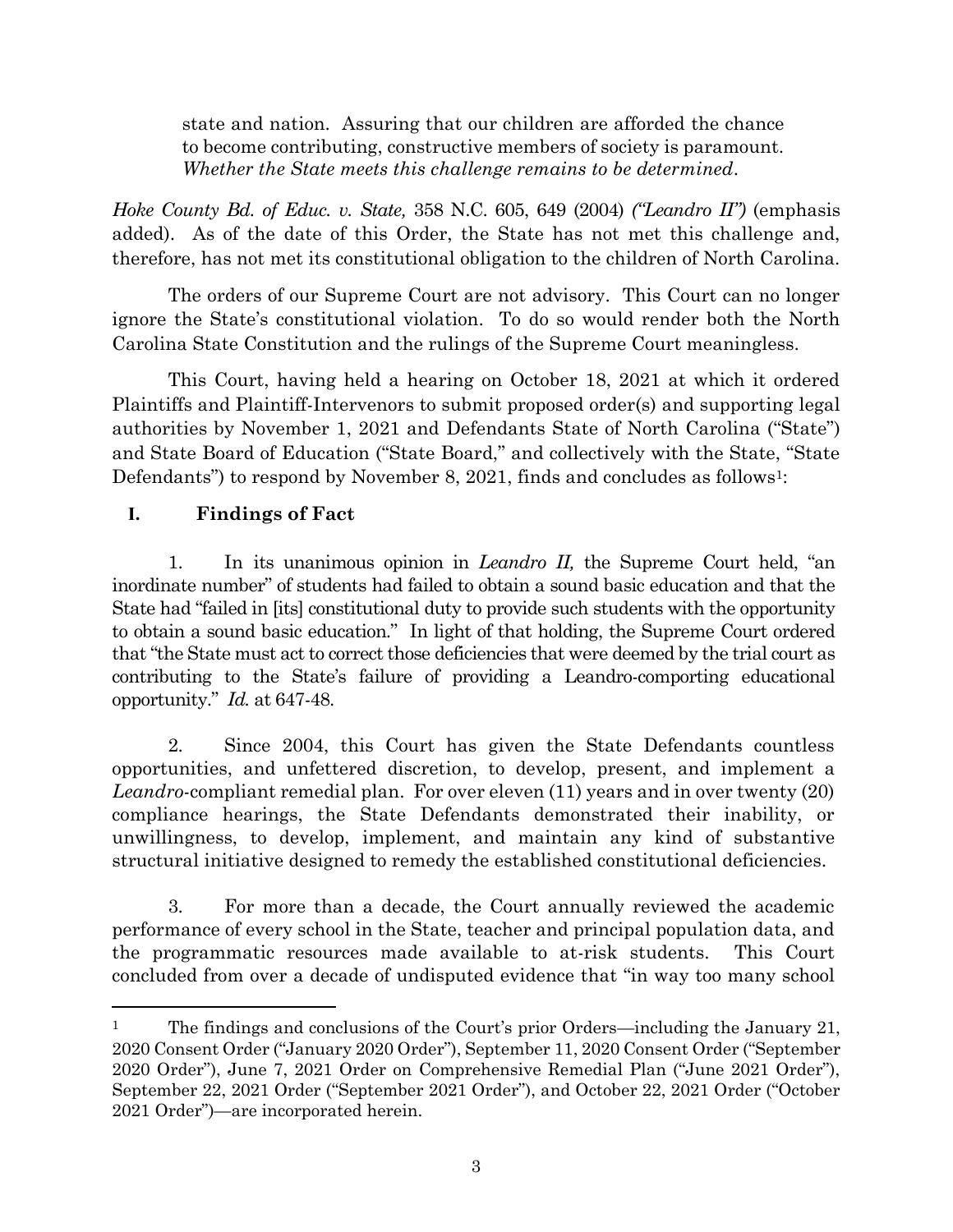districts across this state, thousands of children in the public schools have failed to obtain and are not now obtaining a sound basic education as defined and required by the *Leandro* decision." March 17, 2015 Order.

4. At that time, North Carolina was replete with classrooms unstaffed by qualified, certified teachers and schools that were not led by a well-trained principals. Districts across the State continued to lack the resources necessary to ensure that all students, especially those at-risk, have an equal opportunity to receive a *Leandro*-conforming education. In fact, the decade after *Leandro II* made plain that the State's actions regarding education not only failed to address its *Leandro* obligations, but exacerbated the constitutional harms experienced by another generation of students across North Carolina, who moved from kindergarten to 12th grade since the Supreme Court's 2004 decision.

5. This Court examined the record again and in 2018 found that "the evidence before this court . . . is wholly inadequate to demonstrate . . . substantial compliance with the constitutional mandate of *Leandro* measured by applicable educational standards." *See*  March 13, 2018 Order. The State Board did not appeal the ruling. Consequently, the Court ordered the parties to identify an independent, third-party consultant to make detailed comprehensive written recommendations for specific actions necessary to achieve sustained compliance with the constitutional mandates articulated in the holdings of *Leandro v. State,* 346 N.C. 336, 357 (1997) *("Leandro I")* and *Leandro II.* The State, along with the Plaintiffs and Penn Intervenors, recommended WestEd to serve in that capacity. The Governor also created the Commission on Access to a Sound Basic Education (the "Commission") at that time "to gather information and evidence to assist in the development of a comprehensive plan to address compliance with the constitutional mandates." Governor Roy Cooper Exec. Order No. 27 (Nov. 15, 2017).

6. By Order dated March 13, 2018, the Court appointed WestEd to serve as the Court's consultant, and all parties agreed that WestEd was qualified to serve in that capacity. *See* January 2020 Order at 10. In support of its work, WestEd also engaged the Friday Institute for Educational Innovation at North Carolina State University and the Learning Policy Institute (LPI), a national education policy and research organization with extensive experience in North Carolina. WestEd presented its findings and recommendations to the Court in December 2019 in an extensive report entitled, *"Sound Basic Education for All: An Action Plan for North Carolina,"* along with 13 underlying studies (collectively, the "WestEd Report"). The WestEd Report represents an unprecedented body of independent research and analysis of the North Carolina educational system that has further informed the Court's approach in this case.

7. The WestEd Report concluded, and this Court found, that the State must complete considerable, systematic work to deliver fully the opportunity to obtain a sound basic education to all children in North Carolina. *See* January 2020 Order at 2-3. The WestEd Report found, for example, that hundreds of thousands of North Carolina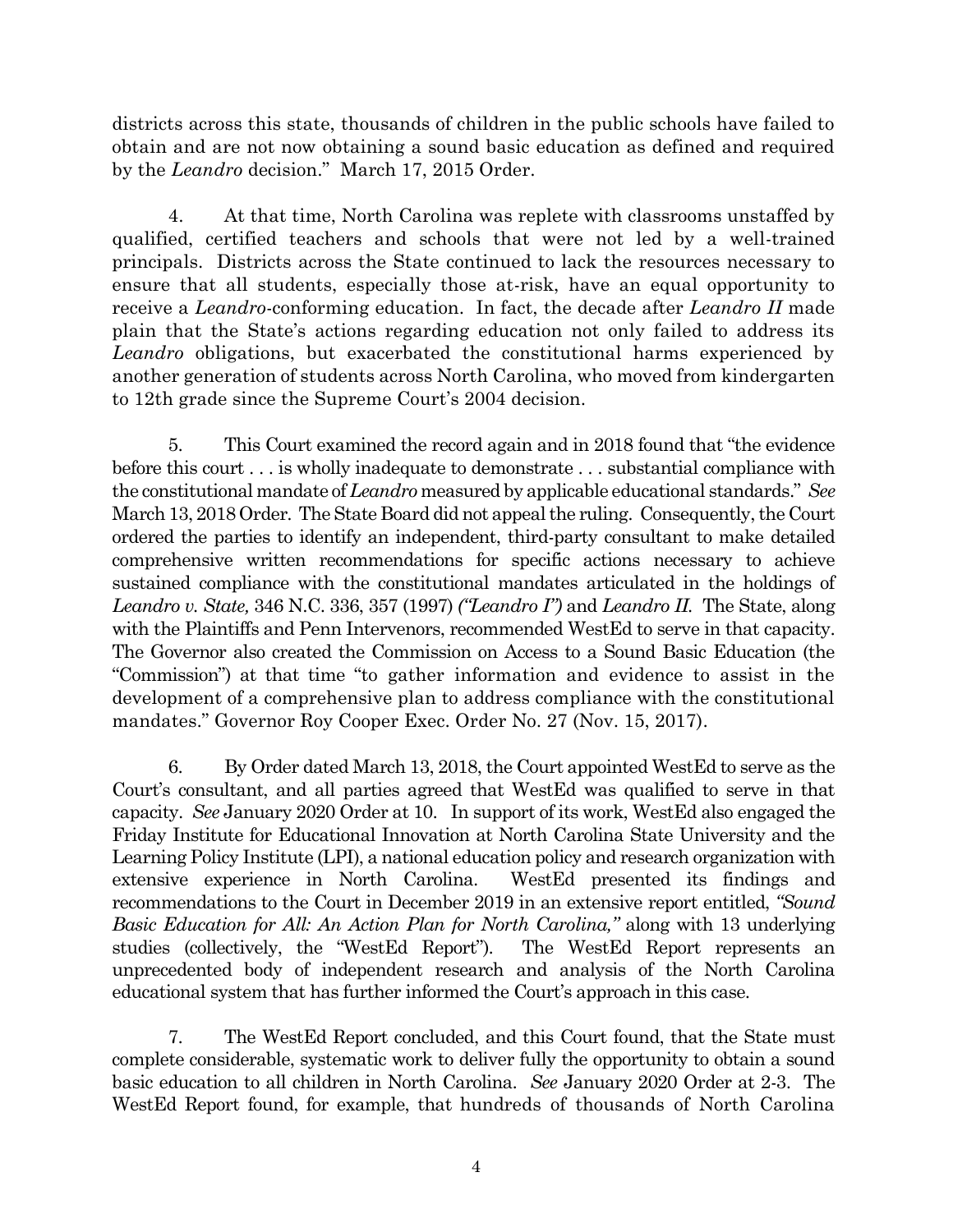children continue to be denied the opportunity for a sound basic education. Indeed, the State is in many ways further away from constitutional compliance than it was when the Supreme Court issued its *Leandro I* decision almost 20 years ago. (WestEd Report, p. 31). Minimal progress has been made, as evidenced by multiple data sources on two of the primary educational outputs identified in *Leandro*: (i) the proficiency rates of North Carolina's students, especially at-risk students, in core curriculum areas, and (ii) the preparation of students, especially at-risk students, for success in postsecondary degree and credential programs. (Report, p. 31).

8. Based on the WestEd Report, the Court found that due to the increase in the number of children with higher needs, who require additional supports to meet high standards, the State faces greater challenges than ever before in meeting its constitutional obligations. January 20 Order at 15. For example, North Carolina has 807 high-poverty districts schools and 36 high-poverty charter schools, attended by over 400,000 students (more than a quarter of all North Carolina students). *Id.* The Court also found that state funding for education has not kept pace with the growth and needs of the PreK-12 student body. *Id.* at 17. And promising initiatives since the *Leandro II* decision were neither sustained nor scaled up to make a substantial impact. *Id.*

9. Based on the WestEd Report and the findings and recommendations of the Governor's Commission, Plaintiffs and Penn Intervenors (collectively, "Plaintiffs") as well as State Defendants all agreed that "the time has come to take decisive and concrete action . . . to bring North Carolina into constitutional compliance so that all students have access to the opportunity to obtain a sound basic education." January 2020 Order at 3. The Court agreed and, therefore, ordered State Defendants to work "expeditiously and without delay" to create and fully implement a system of education and educational reforms that will provide the opportunity for a sound basic education to all North Carolina children.

10. The parties submitted a Joint Report to the Court on June 15, 2020 that acknowledged that the COVID-19 pandemic has exacerbated many of the inequities and challenges that are the focus of this case, particularly for students of color, English Language Learners, and economically-disadvantaged students. The Joint Report set forth specific action steps that "the State *can and will* take in Fiscal Year 2021 (2020-21) to begin to address the constitutional deficiencies previously identified by this Court" (the "Year One Plan"). The parties all agreed that the actions specified in the Year One Plan were necessary and appropriate to remedy the constitutional deficiencies in North Carolina public schools.

11. On September 11, 2020, the Court ordered State Defendants to implement the actions identified in the Year One Plan. September 2020 Order, Appendix A. The Court further ordered State Defendants, in consultation with Plaintiff parties, to develop and present a Comprehensive Remedial Plan to be fully implemented by the end of 2028 with the objective of fully satisfying State Defendants' *Leandro* obligations by the end of 2030. Lastly, to assist the Court in entering this order and to promote transparency, the Court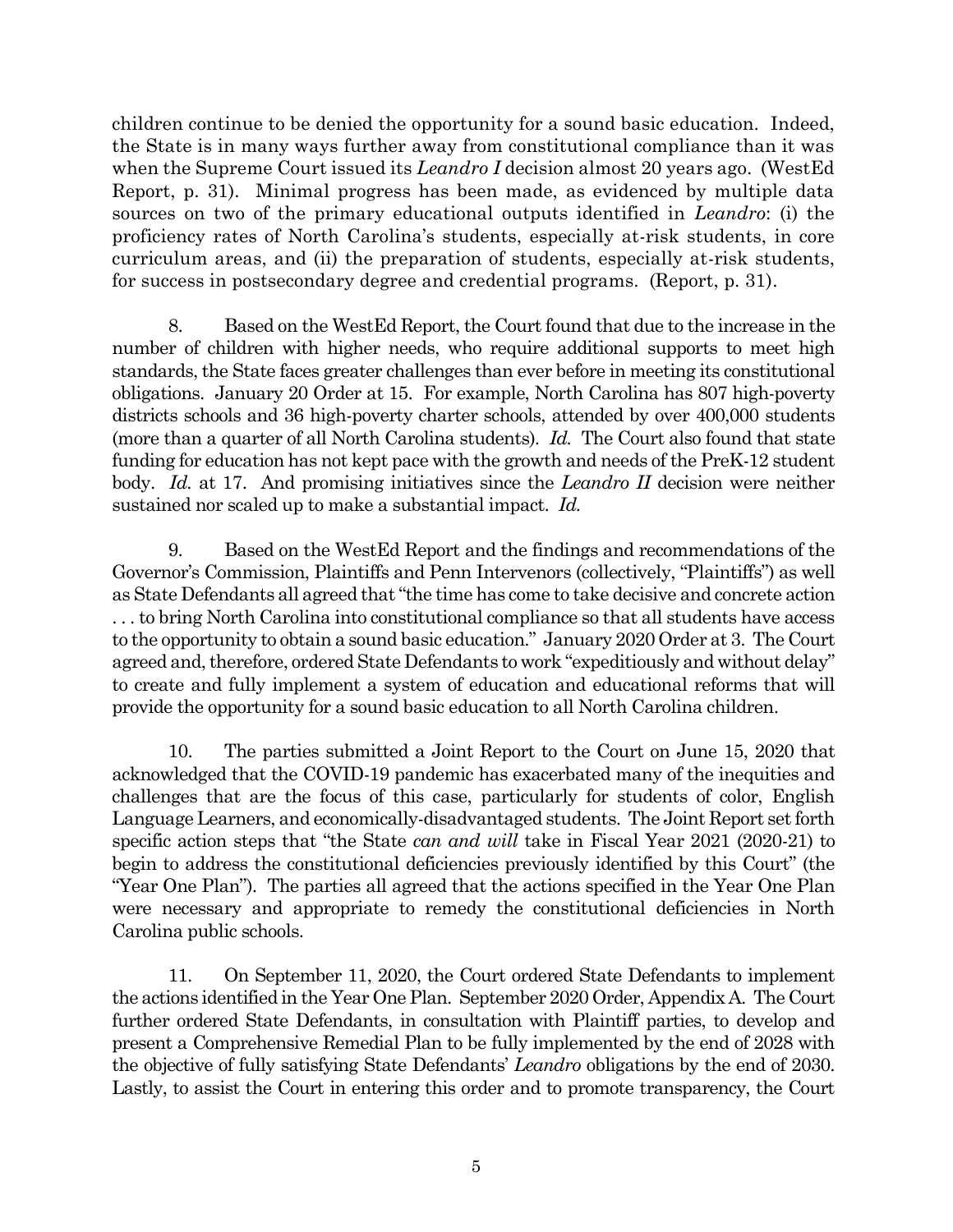ordered State Defendants to submit quarterly status reports of progress made toward achieving each of the actions identified in the Year One Plan.

12. State Defendants submitted their First Status Report on December 15, 2020. The Court was encouraged to see that some of the initial action items were successfully implemented, however there were several shortcomings noted and the State Defendants admitted that they had failed to implement the Year One Plan as ordered. For example, House Bill 1096 (SL 2020-56), which was enacted by the General Assembly and signed into law by the Governor on June 30, 2020, implemented the identified action of expanding the number of eligible teacher preparation programs for the NC Teaching Fellows Program from 5 to 8. Increased funding to support additional Teaching Fellows for the 2021-22 academic year, however, was not provided. Similarly, Senate Bill 681 (SL 2020-78) was enacted by the General Assembly and signed into law by the Governor on July 1, 2020 to create a permanent Advanced Teaching Roles program that would provide grants and policy flexibility to districts seeking to implement a differentiated staffing model. Senate Bill 681, however, did not provide any new funding to provide additional grants to school districts, as required by the Year One Plan.<sup>2</sup>

13. The State Defendants submitted their Comprehensive Remedial Plan on March 15, 2021. As represented by State Defendants, the Comprehensive Remedial Plan identifies the programs, policies, and resources that "are necessary and appropriate actions that must be implemented to address the continuing constitutional violations and to provide the opportunity for a sound basic education to all children in North Carolina." Specifically, in *Leandro II,* the Supreme Court unanimously affirmed the trial court's finding that the State had not provided, and was not providing, competent certified teachers, well-trained competent principals, and the resources necessary to afford all children, including those atrisk, an equal opportunity to obtain a sound basic education, and that State Defendants were responsible for these constitutional violations. *See* January, 2020 Order at 8; 358 N.C. at 647-48, 599 S.E.2d at 396. Further, the trial court found, and the Supreme Court unanimously affirmed, that at-risk children require more resources, time, and focused attention in order to receive a sound basic education. *Id.*; *Leandro II,* 358 N.C. 641,599 S.E.2d at 392. Regarding early childhood education, the Supreme Court affirmed the trial court's findings that the "State was providing inadequate resources" to "'at-risk' prospective enrollees" ("pre-k" children), "that the State's failings were contributing to the 'at-risk' prospective enrollees' subsequent failure to avail themselves of the opportunity to obtain a sound basic education," and that "State efforts towards providing remedial aid to 'at-risk' prospective enrollees were inadequate." *Id.* at 69, *Leandro II.* 358 N.C., 641-42, 599 S.E.2d at 392-33. Consequently, the Comprehensive Remedial Plan addresses each of the

 $\overline{a}$ 

<sup>&</sup>lt;sup>2</sup> The First Status Report also detailed the federal CARES Act funds that the Governor, the State Board, and the General Assembly directed to begin implementation of certain Year One Plan actions. The Court notes, however, that the CARES Act funding and subsequent federal COVIDrelated funding is nonrecurring and cannot be relied upon to sustain ongoing programs that are necessary to fulfill the State's constitutional obligation to provide a sound basic education to all North Carolina children.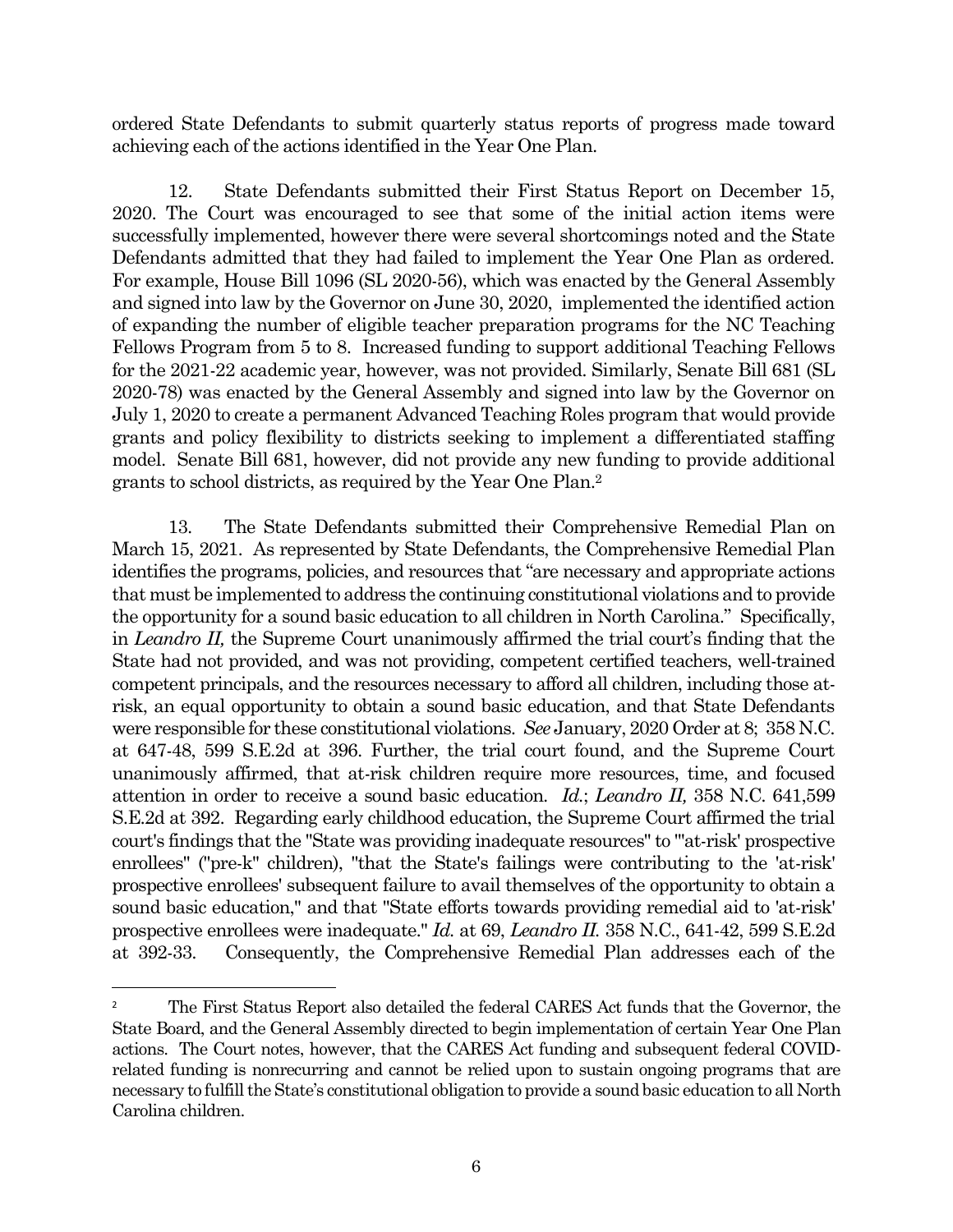"*Leandro* tenants" by setting forth specific actions to be implemented over the next eight years to achieve the following:

- A system of teacher development and recruitment that ensures each classroom is staffed with a high-quality teacher who is supported with early and ongoing professional learning and provided competitive pay;
- A system of principal development and recruitment that ensures each school is led by a high-quality principal who is supported with early and ongoing professional learning and provided competitive pay;
- A finance system that provides adequate, equitable, and predictable funding to school districts and, importantly, adequate resources to address the needs of all North Carolina schools and students, especially at-risk-students as defined by the *Leandro* decisions;
- An assessment and accountability system that reliably assesses multiple measures of student performance against the *Leandro* standard and provides accountability consistent with the *Leandro* standard;
- An assistance and turnaround function that provides necessary support to low-performing schools and districts;
- A system of early education that provides access to high-quality prekindergarten and other early childhood learning opportunities to ensure that all students at-risk of educational failure, regardless of where they live in the State, enter kindergarten on track for school success; and
- An alignment of high school to postsecondary and career expectations, as well as the provision of early postsecondary and workforce learning opportunities, to ensure student readiness to all students in the State.

January, 2020 Order at 4-5.

14. The Appendix to the Comprehensive Remedial Plan identifies the resources necessary, as determined by the State, to implement the specific action steps to provide the opportunity for a sound basic education. This Court has previously observed "that money matters provided the money is spent in a way that is logical and the results of the expenditures measured to see if the expected goals are achieved." Memorandum of Decision, Section One, p. 116. The Court finds that the State Defendants' Comprehensive Remedial Plan sets forth specific, comprehensive, research-based and logical actions, including creating an assessment and accountability system to measure the expected goals.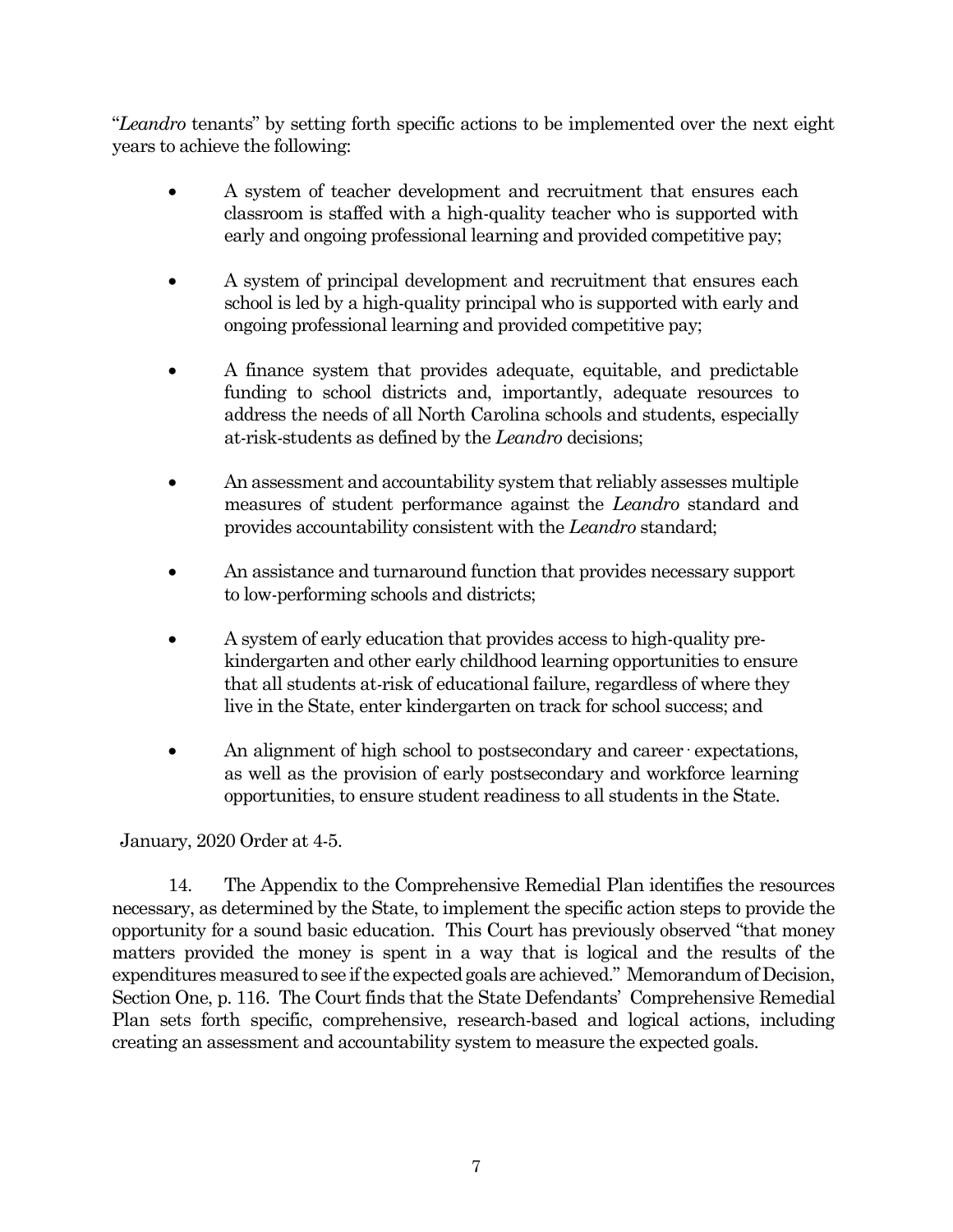15. WestEd advised the parties and the Court that the recommendations contained in its Report are not a "menu" of options, but a comprehensive set of fiscal, programmatic, and strategic steps necessary to achieve the outcomes for students required by our State Constitution. WestEd has reviewed the Comprehensive Remedial Plan and has advised the Court that the actions set forth in the Plan are necessary and appropriate for implementing the recommendations contained in WestEd Report. The Court concurs with WestEd's opinion and also independently reaches this conclusion based on the entire record in this case.

16. The Supreme Court held in 1997 that if this Court finds "from competent evidence" that the State is "denying children of the state a sound basic education, a denial of a fundamental right will have been established." *Leandro I*, 346 N.C. at 357. This Court's finding was upheld in *Leandro II* and has been restated in this Court's Orders in 2015 and 2018. It is, therefore, "incumbent upon [the State] to establish that their actions denying this fundamental right are 'necessary to promote a compelling government interest.'" *Id.* The State has not done so.

17. To the contrary, the State has repeatedly acknowledged to the Court that additional State actions are required to remedy the ongoing denial of this fundamental right. *See, e.g.,* State's March 15, 2021 Submission to Court at 1 (State acknowledging that "this constitutional right has been and continues to be denied to many North Carolina children"); *id*. ("North Carolina's PreK-12 education system leaves too many students behind, especially students of color and economically disadvantaged students."); *id.* ("[T]housands of students are not being prepared for full participation in the global, interconnected economy and the society in which they will live, work, and engage as citizens."); State's *August 16, 2021* Submission to Court at 1 (acknowledging that additional State actions are required to remedy the denial of the constitutional right). *See also, e.g.,* January 2020 Order at 15 (noting State's acknowledgment that it has failed to meet its "constitutional duty to provide all North Carolina students with the opportunity to obtain a sound basic education."); *id.* ("[T]he Parties do not dispute [ ] that many children across North Carolina, especially at-risk and economically-disadvantaged students, are not now receiving a *Leandro*-conforming education."); *id.* at 17 (State has "yet to achieve the promise of our Constitution and provide all with the opportunity for a sound basic education"); June 2021 Order at 6 ("State Defendants have acknowledged that additional State actions are required to remedy the denial of this fundamental right.").

18. After seventeen years, State Defendants presented to the Court a Comprehensive Remedial Plan outlining those additional State actions necessary to comply with the mandates of the State Constitution.

19. The Comprehensive Remedial Plan sets out the "nuts and bolts" for how the State will remedy its continuing constitutional failings to North Carolina's children. It sets out (1) the specific actions identified by the State that must be implemented to remedy the continuing constitutional violations, (2) the timeline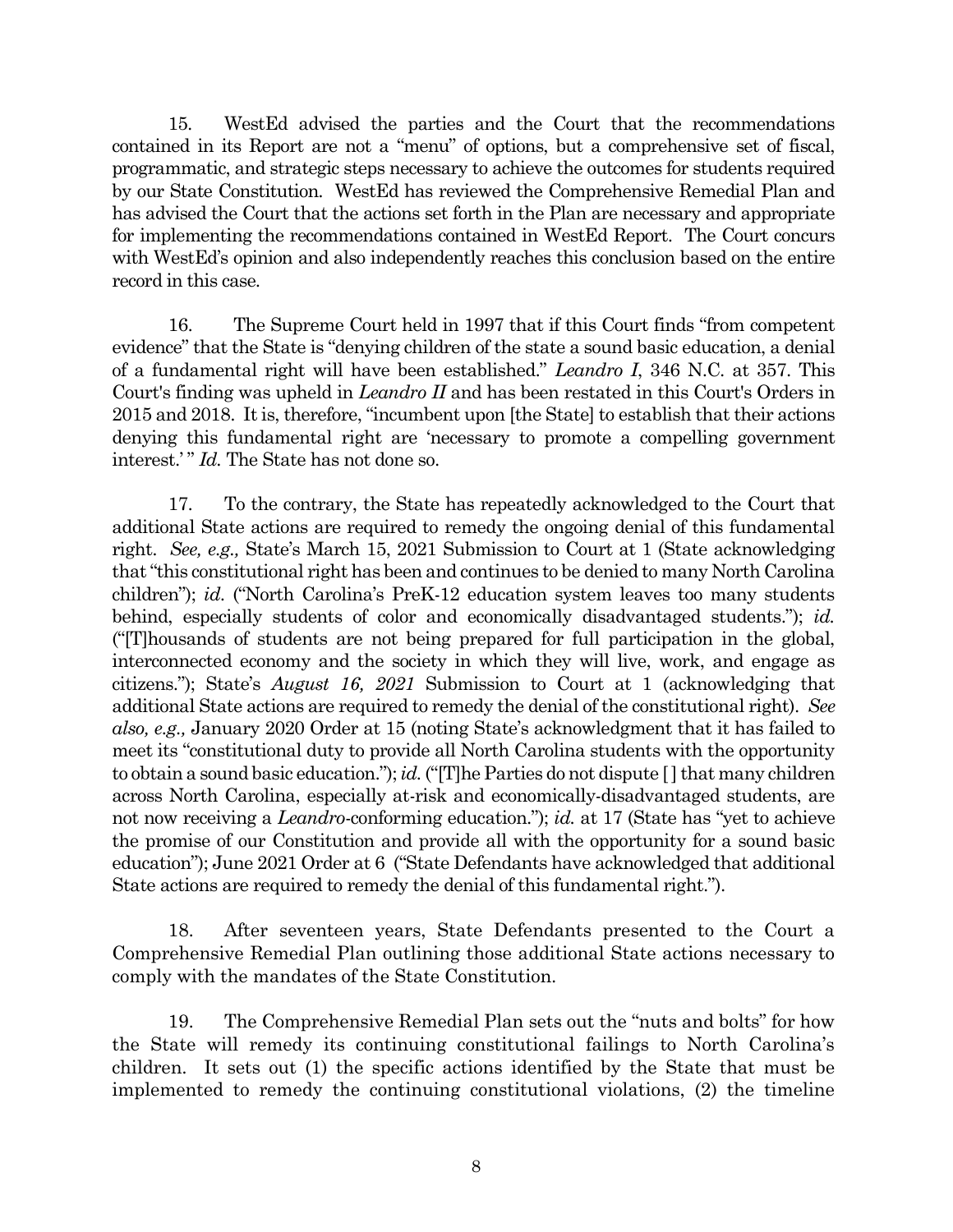developed by the State required for successful implementation, and (3) the necessary resources and funding, as determined by the State, for implementation.

20. The Comprehensive Remedial Plan is the *only* remedial plan that the State Defendants have presented to the Court in response its January 2020, September 2020, and June 2021 Orders. The State Defendants have presented no alternative remedial plan.

21. With regard to the Comprehensive Remedial Plan, the State has represented to this Court that the actions outlined in the Plan are the "necessary and appropriate actions that must be implemented to address the continuing constitutional violations." *See* State's March 2021 Submission at 3, 4 (emphasis added). The State further represented to the Court that the full implementation of each year of the Remedial Plan was required to "provide the opportunity for a sound basic education to all children in North Carolina." *Id.* at 3. The State assured the Court that it was "committed" to fully implementing its Comprehensive Remedial Plan and within the time frames set forth therein. *Id.*

22. The State has represented to the Court that more than sufficient funds are available to execute the current needs of the Comprehensive Remedial Plan. *See, e.g.,*  State's August 6, 2021 Report to Court. The State of North Carolina concedes in its August progress report to the Court that the State's reserve balance included \$8 billion and more than *\$5 billion* in forecasted revenues at that time that exceed the existing base budget. Yet, the State has not provided the necessary funding to execute the Comprehensive Remedial Plan.

23. The Court understands that those items required by the Year One Plan that were not implemented as ordered in the September 2020 Order have been included in, or "rolled over" to, the Comprehensive Remedial Plan. The Court notes that the WestEd Report contemplated that its recommendations would be implemented gradually over eight years, with later implementation building upon actions to be taken in the short term. Failure to implement all of the actions in the Year One Plan will necessarily make it more difficult for State Defendants to implement all the actions described in the Comprehensive Remedial Plan in a timely manner. The urgency of implementing the Comprehensive Remedial Plan on the timeline currently set forth by State Defendants cannot be overstated. As this Court previously found:

> [T]housands of students are not being prepared for full participation in the global, interconnected economy and the society in which they live, work and engage as citizens. The costs to those students, individually, and to the State are considerable and if left unattended will result in a North Carolina that does not meet its vast potential.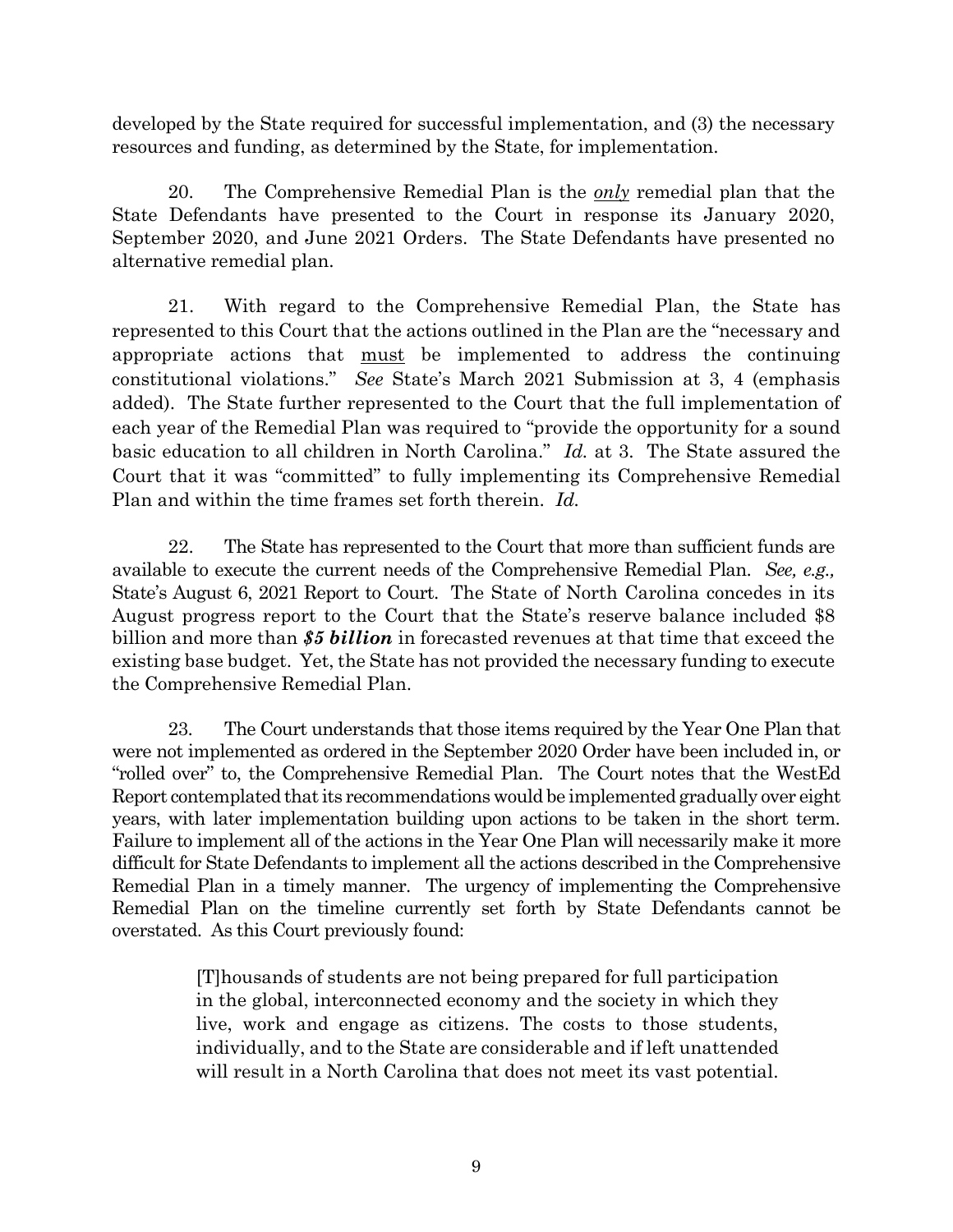January 2020 Order.

24. Despite the urgency, State Defendants have failed to implement most actions in the Comprehensive Remedial Plan and have failed to secure the resources to fully implement the Comprehensive Remedial Plan.

25. The Comprehensive Remedial Plan would provide critical supports for at-risk students, such as:

- comprehensive induction services for beginning teachers in low performing, high poverty schools;
- costs of National Board certification for educators in high need, lowperforming schools;
- critical supports for children with disabilities that could result from increasing supplemental funding to more adequate levels and removing the funding cap;
- ensuring greater access to key programs for at-risk students by combining the DSSF and at-risk allotments for all economically disadvantaged students; and
- assisting English learner students by eliminating the funding cap, simplifying the formula and increasing funding to more adequate levels.

26. As of the date of this Order, therefore, the State's implementation of the Comprehensive Remedial Plan is already behind the contemplated timeline, and the State has failed yet another class of students. Time is of the essence.

27. The Court has granted "every reasonable deference" to the legislative and executive branches to "establish" and "administer a system that provides the children of the various school districts of the state a sound basic education," 346 N.C. at 357, including, most recently, deferring to State Defendants' leadership in the collaborative development of the Comprehensive Remedial Plan over the past three years.

28. Indeed, in the seventeen years since the *Leandro II* decision, this Court has afforded the State (through its executive and legislative branches) discretion to develop its chosen *Leandro* remedial plan. The Court went to extraordinary lengths in granting these co-equal branches of government time, deference, and opportunity to use their informed judgment as to the "nuts and bolts" of the remedy, including the identification of the specific remedial actions that required implementation, the time frame for such implementation, the resources necessary for the implementation, and the manner in which to obtain those resources.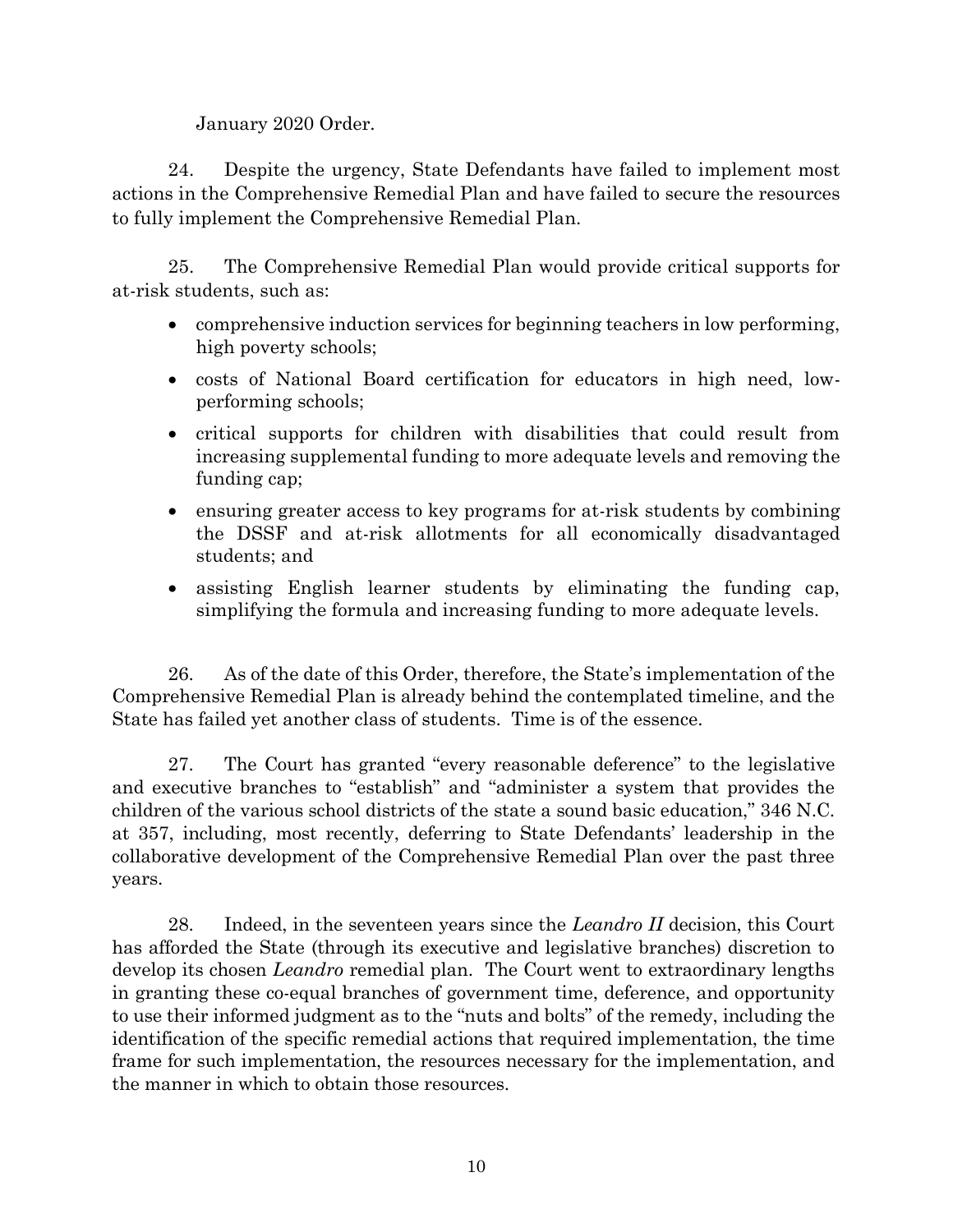29. On June 7, 2021, this Court issued an Order cautioning: "If the State fails to implement the actions described in the Comprehensive Remedial Plan actions which it admits are necessary and which, over the next biennium, the Governor's proposed budget and Senate Bill 622 confirm are attainable—'it will then be the duty of this Court to enter a judgment granting declaratory relief and such other relief as needed to correct the wrong.'" June 2021 Order (quoting *Leandro I*, 346 N.C. at 357).

30. The 2021 North Carolina legislative session began on January 13, 2021 and, as of the date of this Order, no budget has passed despite significant unspent funds and known constitutional violations.

31. The failure of the State to provide the funding necessary to effectuate North Carolina's constitutional right to a sound basic education is consistent with the antagonism demonstrated by legislative leaders towards these proceedings, the constitutional rights of North Carolina children, and this Court's authority.

32. This Court has provided the State with ample time and every opportunity to make meaningful progress towards remedying the ongoing constitutional violations that persist within our public education system. The State has willfully failed to act to fulfill its constitutional obligations.

33. In the seventeen years since the *Leandro II* decision, a new generation of school children, especially those at-risk and socio-economically disadvantaged, were denied their constitutional right to a sound basic education. Further and continued damage is happening now, especially to at-risk children from impoverished backgrounds, and that cannot continue. As Justice Orr stated, on behalf of a unanimous Supreme Court, "the children of North Carolina are our state's most valuable renewable resource." *Leandro II,* 358 N.C. at 616. "If inordinate numbers of them are wrongfully being denied their constitutional right to the opportunity for a sound basic education, our state courts cannot risk further and continued damage. . . ." *Id.* (emphasis added).

## **II. Conclusions of Law**

1. The people of North Carolina have a constitutional right to an opportunity to a sound basic education. It is the duty of the State to guard and maintain that right. N.C. Const. art. 1, sec. 15 ("The people have a right to the privilege of education, and it is the duty of the State to guard and maintain that right."); *id*. art. IX, sec. 2(1) ("The General Assembly shall provide by taxation and otherwise for a general and uniform system of free public schools, which shall be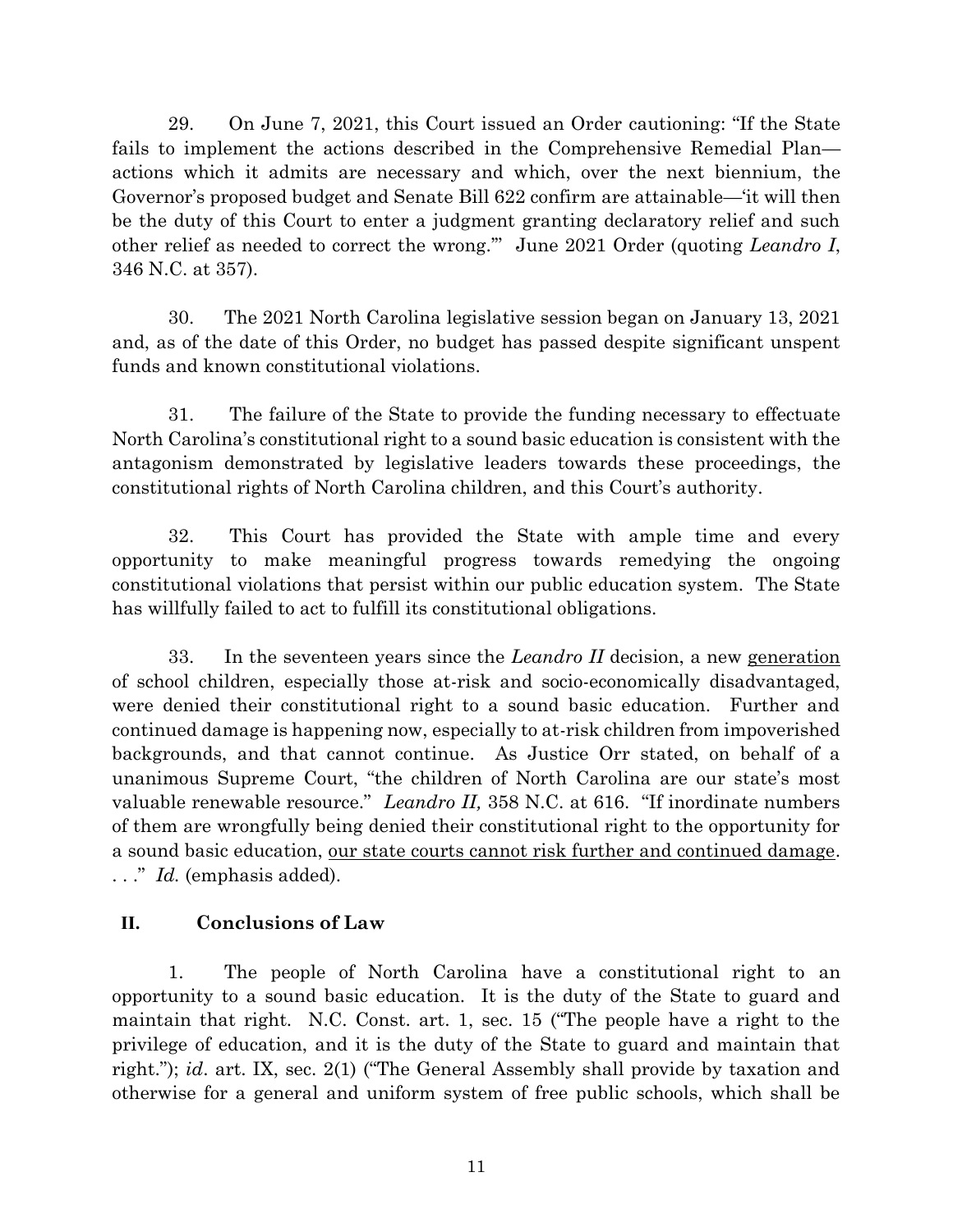maintained at least nine months in every year, and wherein equal opportunities shall be provided for all students."); *Leandro v. State*, 346 N.C. 336, 345 (1997) (holding that the Constitution guarantees the "right to a sound basic education").

2. The "State" consists of each branch of our tripartite government, each with a distinctive purpose. *State v. Berger*, 368 N.C. 633, 635 (2016) (citations and internal quotation marks omitted) ("The General Assembly, which comprises the legislative branch, enacts laws that protect or promote the health, morals, order, safety, and general welfare of society. The executive branch, which the Governor leads, faithfully executes, or gives effect to, these laws. The judicial branch interprets the laws and, through its power of judicial review, determines whether they comply with the constitution."). Here the judicial branch, by constitutional necessity, exercises its inherent power to ensure remedies for constitutional wrongs and compels action by the two other components of the "State"—the legislative and executive branches of government. *See Leandro II*, 358 N.C. at 635, 599 S.E.2d at 389 ("[B]y the State we mean the legislative and executive branches which are constitutionally responsible for public education . . . .").

3. The Court concludes that the State continues to fail to meet the minimum standards for effectuating the constitutional rights set forth in article I, section 15 and article IX, section 2 of our State constitution and recognized by our Supreme Court in *Leandro I* and *II.* The constitutional violations identified in *Leandro I* and *II* are ongoing and persist to this day.

4. The General Assembly has a duty to guard and maintain the right to sound basic education secured by our state constitution. *See* N.C. Const. art. 1, sec. 15. As the arm of the State responsible for legislation, taxation, and appropriation, the General Assembly's principal duty involves adequately funding the minimum requirements for a sound basic education. While the General Assembly could also choose to enact new legislation to support a sound basic education, the General Assembly has opted to largely ignore this litigation.

5. Thus, the General Assembly, despite having a duty to participate in guarding and maintaining the right to an opportunity for a sound basic education, has failed to fulfill that duty. This failure by one branch of our tripartite government has contributed to the overall failure of the State to meet the minimum standards for effectuating the fundamental constitutional rights at issue.

6. "[W]hen inaction by those exercising legislative authority threatens fiscally to undermine" the constitutional right to a sound basic education "a court may invoke its inherent power to do what is reasonably necessary for the orderly and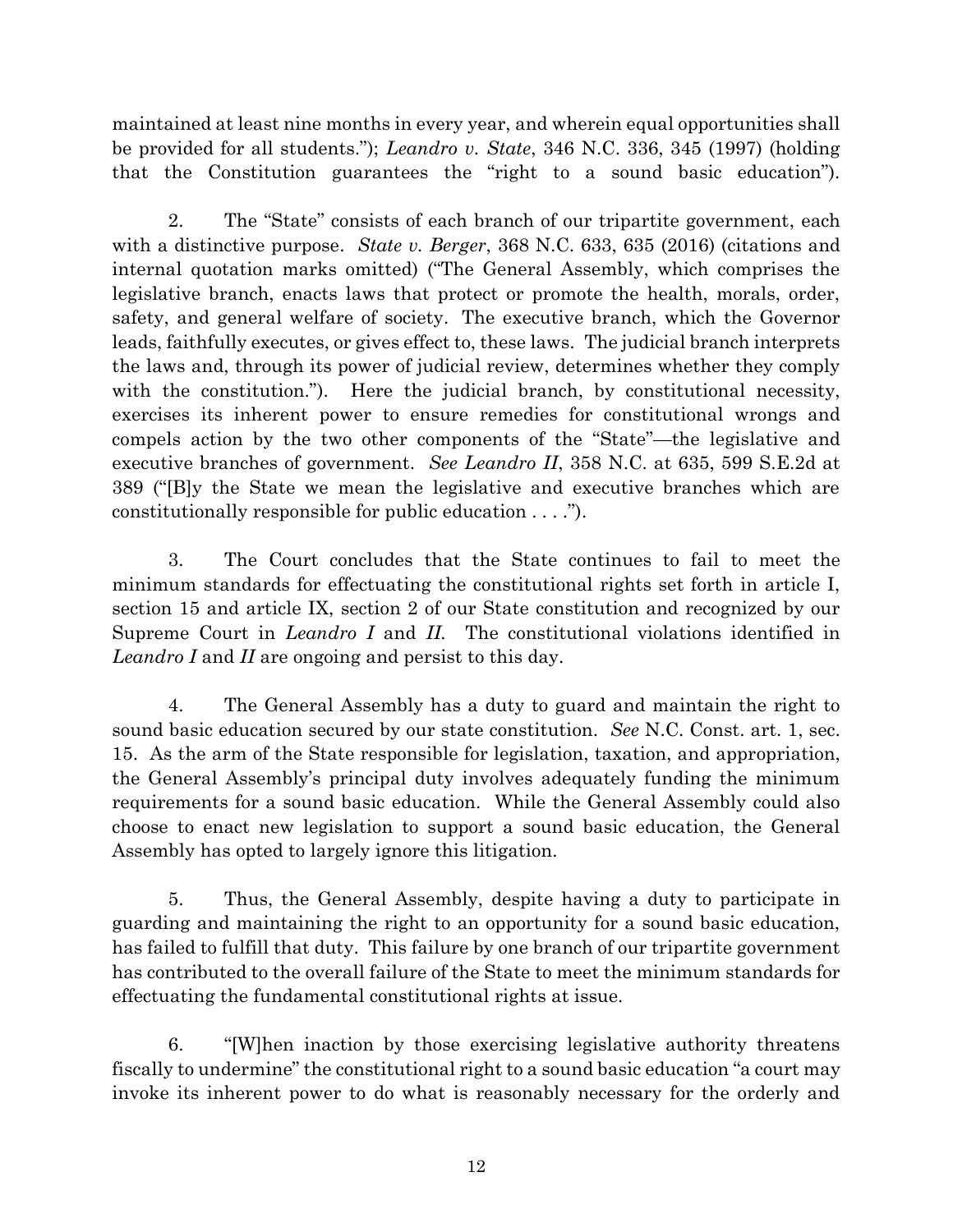efficient exercise of the administration of justice." *See In re Alamance County Court Facilities*, 329 N.C. 84, 99 (1991) (citation and internal quotation marks omitted).

7. Indeed, in *Leandro II* a unanimous Supreme Court held that "[c]ertainly, when the State fails to live up to its constitutional duties, a court is empowered to order the deficiency remedied, and if the offending branch of government or its agents either fail to do so or have consistently shown an inability to do so, a court is empowered to provide relief by imposing a specific remedy and instructing the recalcitrant state actors to implement it." 358 N.C. at 642.

8. Article I, section 18 of the North Carolina Constitution's Declaration of Rights—which has its origins in the Magna Carta—states that "every person for an injury done him in his lands, goods, person, or reputation shall have remedy by due course of law; and right and justice shall be administered without favor, denial, or delay." N.C. Const. art. I, § 18; *see Lynch v. N.C. Dept. of Justice*, 93 N.C. App. 57, 61 (1989) (explaining that article I, section 18 "guarantees a remedy for legally cognizable claims"); *cf. Craig ex rel. Craig v. New Hanover Cty. Bd. of Educ.*, 363 N.C. 334, 342 (2009) (noting the Supreme Court of North Carolina's "long-standing emphasis on ensuring redress for every constitutional injury").

9. Article I, section 18 of the North Carolina Constitution recognizes the core judicial function to ensure that right and justice—including the constitutional right to the opportunity to a sound basic education—are not delayed or denied.

10. Because the State has failed for more than seventeen years to remedy the constitutional violation as the Supreme Court ordered, this Court must provide a remedy through the exercise of its constitutional role. Otherwise, the State's willful failure to meet the minimum standards for effectuating the constitutional right to obtain a sound basic education will threaten the integrity and viability of the North Carolina Constitution by:

- a. nullifying the Constitution's language without the people's consent, making the right to a sound basic education merely aspirational and not enforceable;
- b. ignoring rulings of the Supreme Court of North Carolina setting forth authoritative and binding interpretations of our Constitution; and
- c. violating separation of powers by preventing the judiciary from performing its core duty of interpreting our Constitution. *State v.*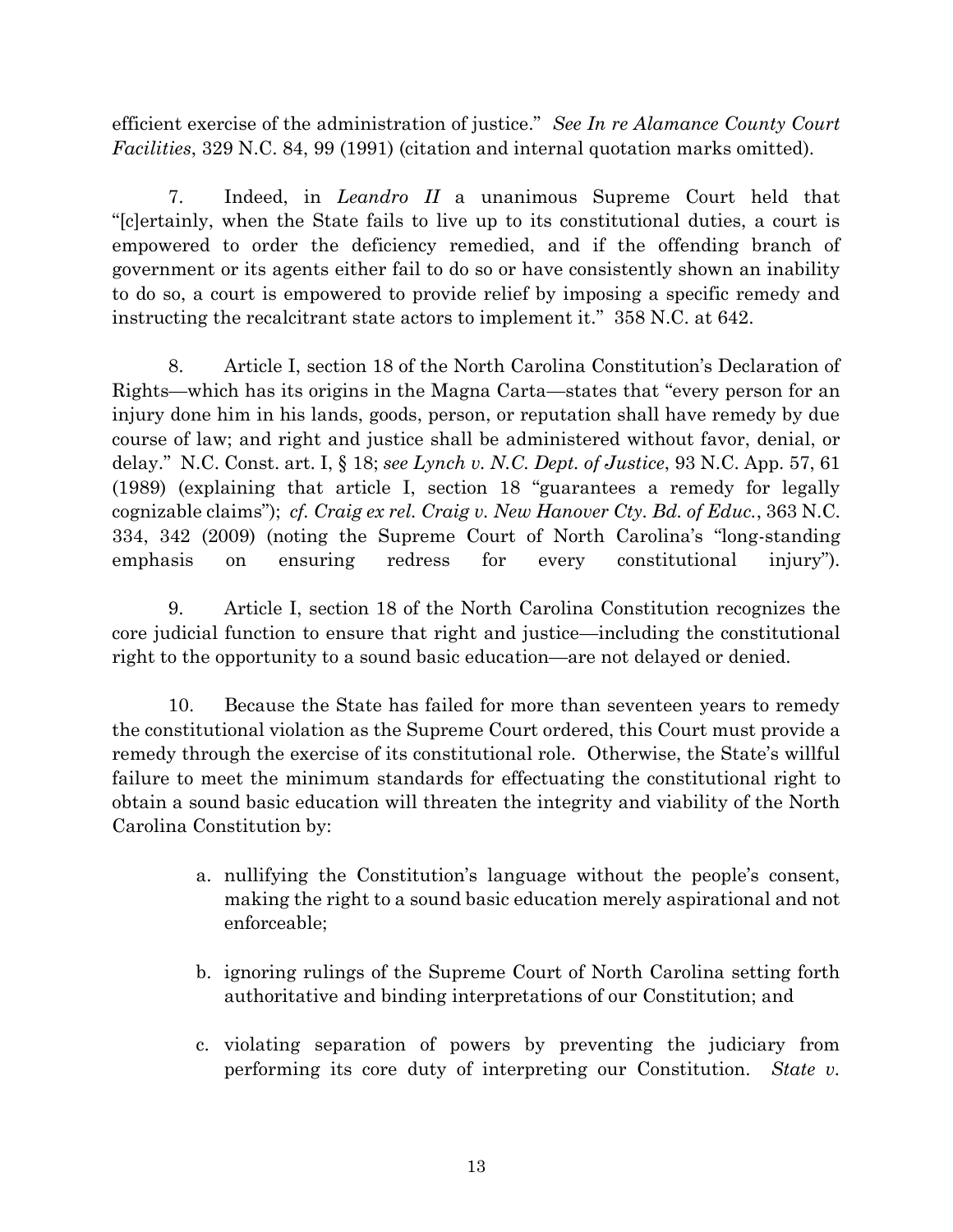*Berger*, 368 N.C. 633, 638 (2016) ("This Court construes and applies the provisions of the Constitution of North Carolina with finality.").

11. If its leadership speaks for the entire legislative body, as recounted above, it appears that the General Assembly believes the Appropriations Clause, N.C. Const. art. V, section 7, prevents any court-ordered remedy to obtain the minimum amount of State funds necessary to ensure the constitutionally-required opportunity to obtain a sound basic education.

12. Our Supreme Court has recognized that the appropriations clause ensures "that the people, through their elected representatives in the General Assembly, ha[ve] full and exclusive control over the allocation of the state's expenditures." *Cooper v. Berger*, 376 N.C. 22, 37 (2020).

13. If the General Assembly's willful failure to meet the minimum standards for effectuating the constitutional right to obtain a sound basic education goes unchecked, then this matter would merely be a political question not subject to judicial enforcement. Such a contention has been previously considered—and rejected—by our Supreme Court. *Leandro I*, 346 N.C. at 345. Accordingly, it is the Court's constitutional duty to ensure that the ongoing constitutional violation in this case is remedied. N.C. Const. art. I, § 18.

14. Indeed, the State Budget Act itself recognizes that it should not be construed in a manner to "abrogate[] or diminish[] the inherent power" of any branch of government. N.C. Gen. Stat. § 143C-1-1(b). The inherent power of the judicial branch to ensure and effectuate constitutional rights cannot be disputed. *Cf. Ex parte McCown*, 139 N.C. 95, 51 S.E. 957, 959 (1905) ("[L]aws without a competent authority to secure their administration from disobedience and contempt would be vain and nugatory.").

15. "It is axiomatic that the terms or requirements of a constitution cannot be in violation of the same constitution—a constitution cannot violate itself." *Leandro I*, 346 N.C. at 352; *accord Stephenson v. Bartlett*, 355 N.C. 354, 397 (2002). As a result, the appropriations clause cannot be read to override the people's right to a sound basic education.

16. This Court cannot permit the State to continue failing to effectuate the right to a sound basic education guaranteed to the people of North Carolina, nor can it indefinitely wait for the State to act. Seventeen years have passed since *Leandro II* and, in that time, more than an entire generation of children have been denied a fundamental constitutional right. Years have elapsed since this Court's first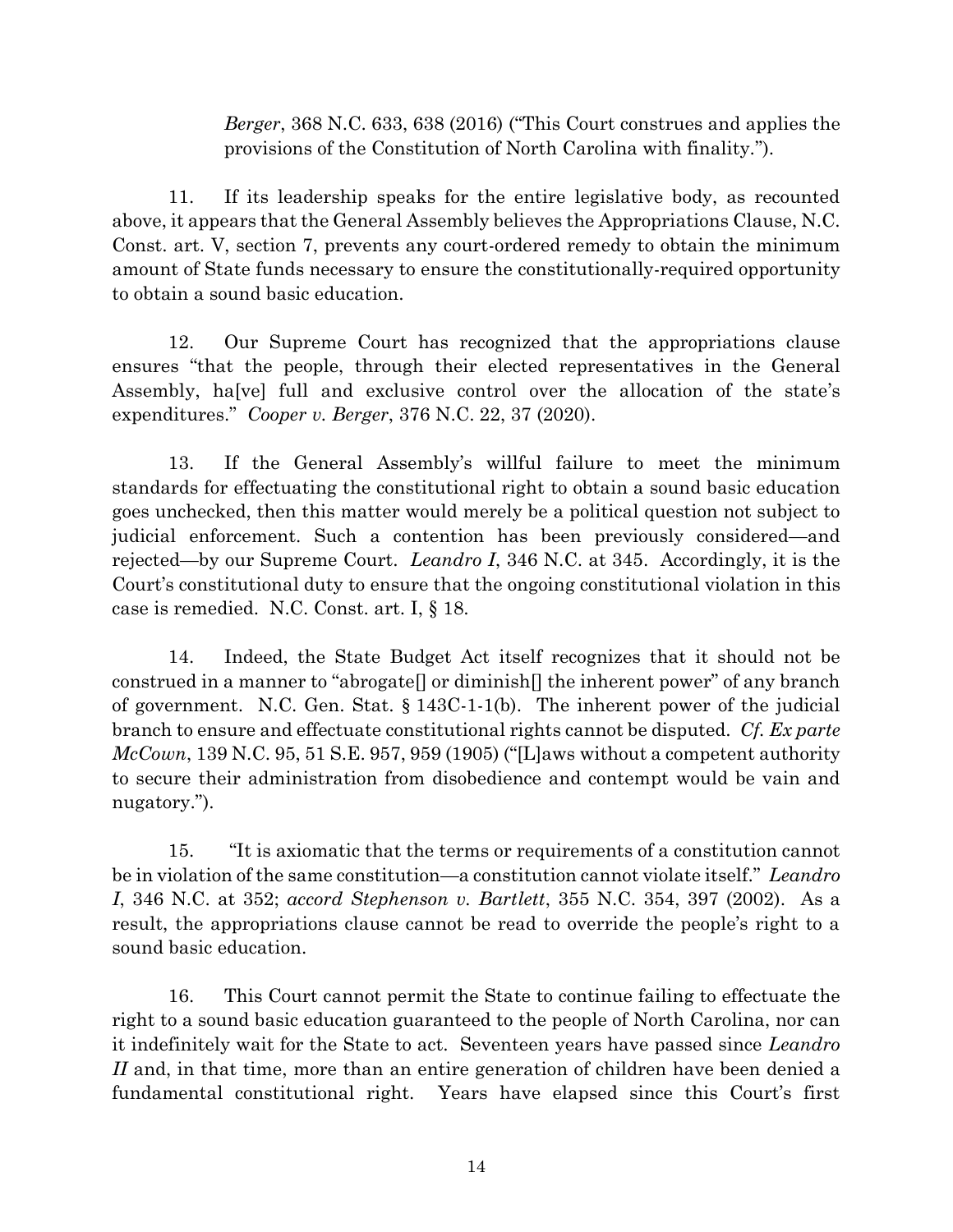remedial order. And nearly a year has elapsed since the adoption of the Comprehensive Remedial Plan. This has more than satisfied our Supreme Court's direction to provide "every reasonable deference to the legislative and executive branches," *Leandro I*¸ 346 N.C. at 357, and allow "unimpeded chance, 'initially at least,' to correct constitutional deficiencies revealed at trial," *Leandro II,* 358 N.C. at 638 (citation omitted).

17. To allow the State to indefinitely delay funding for a *Leandro* remedy when adequate revenues exist would effectively deny the existence of a constitutional right to a sound basic education and effectively render the Constitution and the Supreme Court's *Leandro* decisions meaningless. The North Carolina Constitution, however, guarantees that right and empowers this Court to ensure its enforcement. The legislative and executive branches of the State, as creations of that Constitution, are subject to its mandates.

18. Accordingly, this Court recognizes, as a matter of constitutional law, a continuing appropriation from the State Treasury to effectuate the people's right to a sound basic education. The North Carolina Constitution repeatedly makes school funding a matter of constitutional—not merely statutory—law. Our Constitution not only recognizes the fundamental right to the privilege of education in the Declaration of Rights, but also devotes an entire article to the State's education system. Despite the General Assembly's general authority over appropriations of State funds, article IX specifically directs that proceeds of State swamp land sales; grants, gifts, and devises made to the State; and penalties, fines, and forfeitures collected by the State shall be used for maintaining public education. N.C. Const. art. IX, §§ 6, 7. Multiple provisions of article IX also expressly require the General Assembly to adequately fund a sound basic education. *See* N.C. Const. art. IX, §§ 2, 6, 7. When the General Assembly fulfills its constitutional role through the normal (statutory) budget process, there is no need for judicial intervention to effectuate the constitutional right. As the foregoing findings of fact make plain, however, this Court must fulfill its constitutional duty to effect a remedy at this time.

19. The right to a sound basic education is one of a very few affirmative constitutional rights that, to be realized, requires the State to supply adequate funding. The State's duty to carry out its obligation of ensuring this right has been described by the Supreme Court as both "paramount" (*Leandro II*, 358 N.C. at 649,, 599 S.E.2d at 397) and "sacred." *Mebane Graded Sch. Dist. v. Alamance Cty.*, 211 N.C. 213, 189 S.E. 873, 880 (1937). Presently, the State's ability to meet this constitutional obligation is not in question. The unappropriated funds in the State Treasury greatly exceed the funds needed to implement the Comprehensive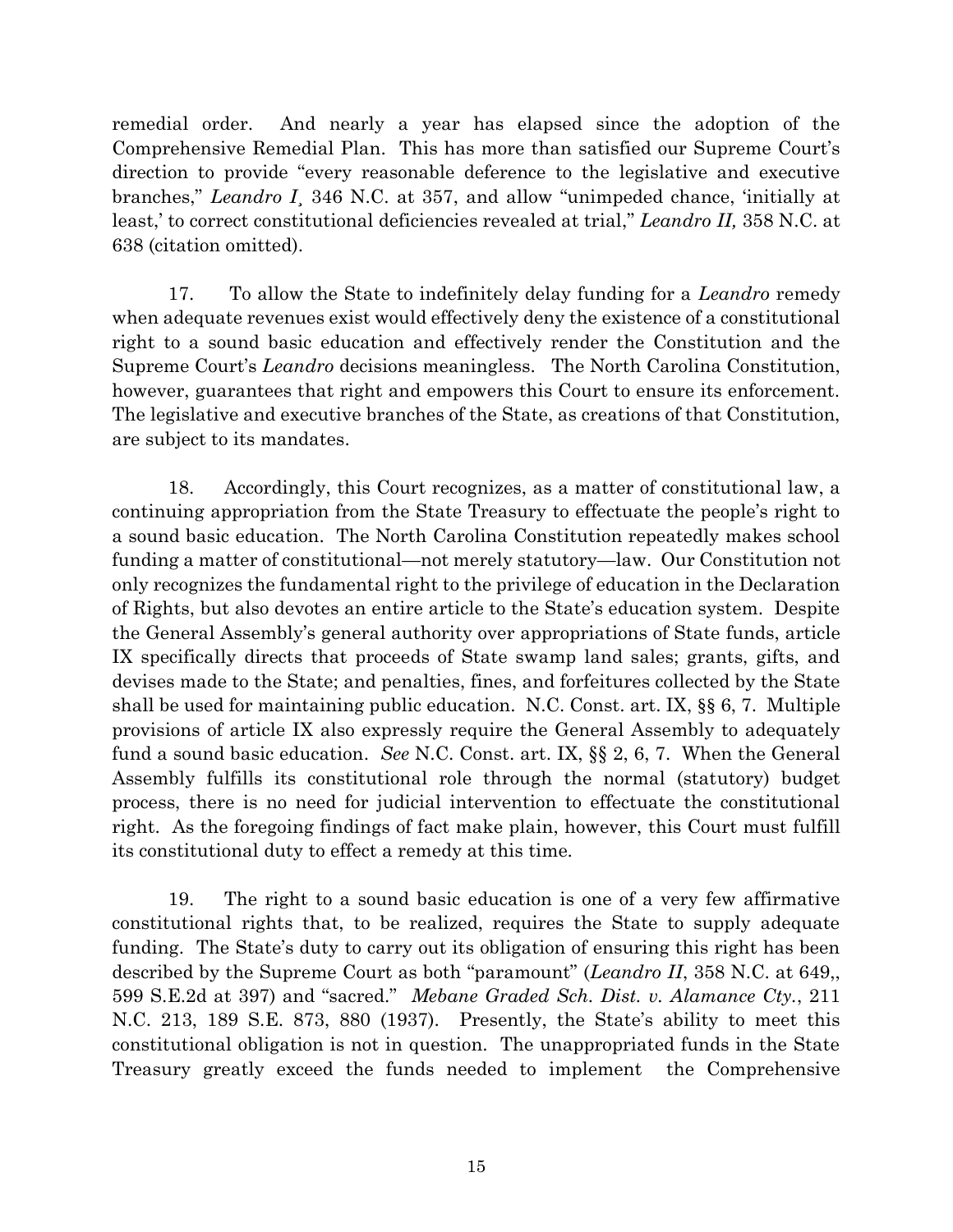Remedial Plan. Consequently, there is no need to make impossible choices among competing constitutional priorities.

20. The Court further concludes that in addition to the aforementioned constitutional appropriation power and mandate, the Court has inherent and equitable powers that allow it to enter this Order. The North Carolina Constitution provides, "All courts shall be open; every person for an injury done him in his lands, goods, person, or reputation *shall have remedy by due course of law*; and right and justice shall be administered without favor, denial, or delay." N.C. CONST. art. I, § 18 (emphasis added). The North Carolina Supreme Court has declared that "[o]bedience to the Constitution on the part of the Legislature is no more necessary to orderly government than the exercise of the power of the Court in requiring it when the Legislature inadvertently exceeds its limitations." *State v. Harris*, 216 N.C. 746, 764, 6 S.E.2d 854, 866 (1940). Further, "the courts have power to fashion an appropriate remedy 'depending upon the right violated and the facts of the particular case.'" *Simeon v. Hardin*, 339 N.C. 358, 373, 451 S.E.2d 858, 869 (1994) (quoting *Corum v. Univ. of N.C.*, 330 N.C. 761, 784, 413 S.E.2d 276, 291, *cert. denied*, 506 U.S. 985 (1992)).

21. As noted above, the Court's inherent powers are derived from being one of three separate, coordinate branches of the government. *Ex Parte McCown,* 139 N.C. 95, 105-06, 51 S.E. 957, 961 (1905) (citing N.C. Const. art. I, § 4)). The constitution expressly restricts the General Assembly's intrusion into judicial powers. *See* N.C. Const. art. IV, § 1 ("The General Assembly shall have no power to deprive the judicial department of any power or jurisdiction that rightfully pertains to it as a co-ordinate department of the government...."); *see also Beard v. N. Carolina State Bar,* 320 N.C. 126, 129, 357 S.E.2d 694, 695 (1987) ("The inherent power of the Court has not been limited by our constitution; to the contrary, the constitution protects such power."). These inherent powers give courts their "authority to do all things that are reasonably necessary for the proper administration of justice." *State v. Buckner*, 351 N.C. 401, 411, 527 S.E.2d 307, 313 (2000); *Beard*, 320 N.C. 126, 129; 357 S.E.2d at 696.

22. In fact, it is the separation of powers doctrine itself which undergirds the judicial branch's authority to enforce its order here. "Inherent powers are critical to the court's autonomy and to its functional existence: 'If the courts could be deprived by the Legislature of these powers, which are essential in the direct administration of justice, they would be destroyed for all efficient and useful purposes.'" *Matter of Alamance Cty. Ct. Facilities*, 329 N.C. 84, 93–94, 405 S.E.2d 125, 129 (1991) ("*Alamance"*) (citing *Ex Parte Schenck,* 65 N.C. 353, 355 (1871)). The Supreme Court's analysis of the doctrine in *Alamance* is instructive: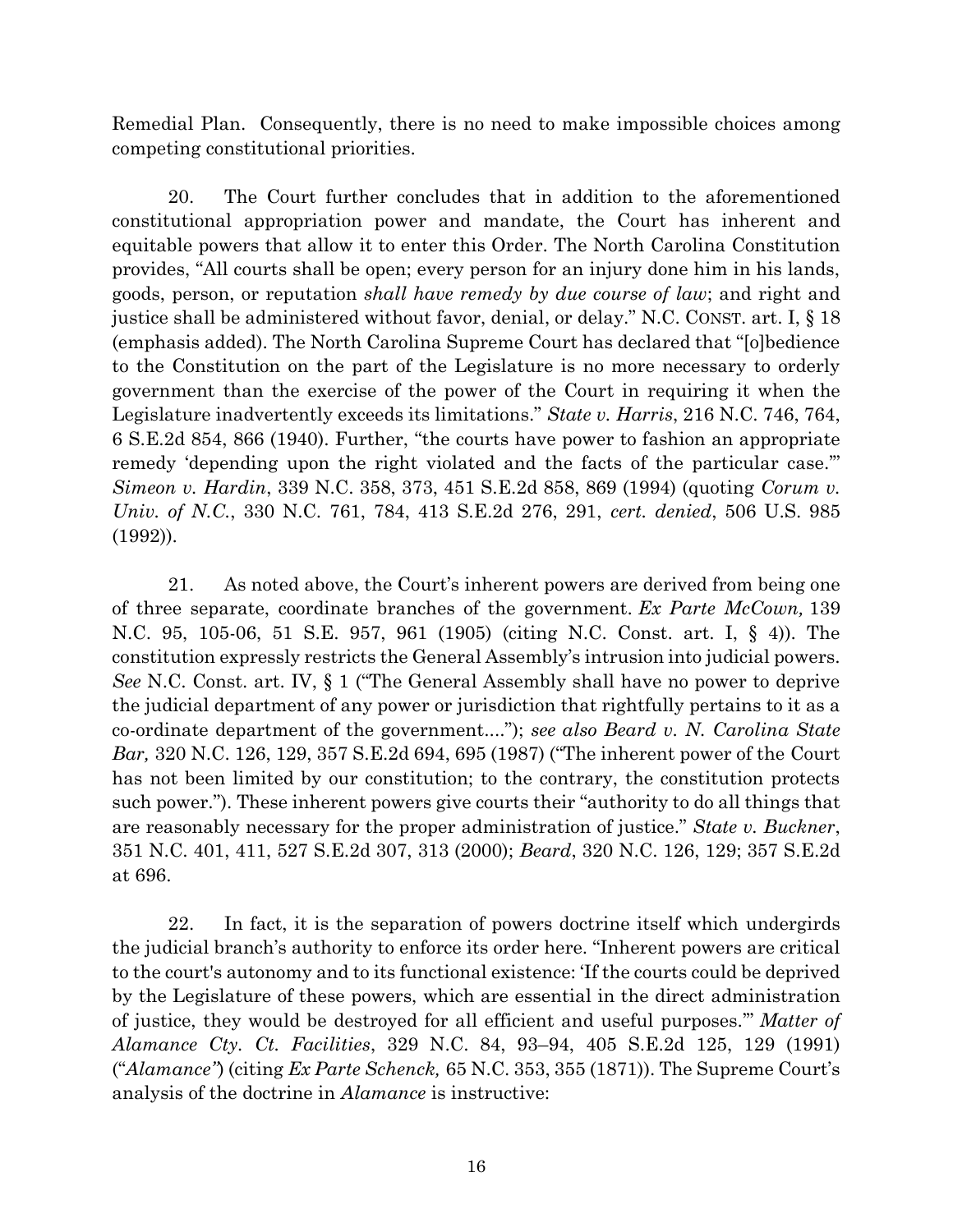An overlap of powers constitutes a check and preserves the tripartite balance, as two hundred years of constitutional commentary note. "Unless these [three branches of government] be so far connected and blended as to give to each a constitutional control over the others, the degree of separation which the maxim requires, as essential to a free government, can never in practice be duly maintained."

*Id.* at 97, 405 S.E.2d at 131 (quoting *The Federalist* No. 48, at 308 (J. Madison) (Arlington House ed. 1966)).

23. The Supreme Court has recognized that courts should ensure when considering remedies that may encroach upon the powers of the other branches, alternative remedies should be explored as well as minimizing the encroachment to the extent possible. *Alamance*, 329 N.C. at 100-01, 405 S.E.2d at 133. The relief proposed here carefully balances these interests with the Court's constitutional obligation of affording relief to injured parties. First, there is no alternative or adequate remedy available to the children of North Carolina that affords them the relief to which they are so entitled. State Defendants have conceded that the Comprehensive Remedial Plan's full implementation is necessary to provide a sound basic education to students and there is nothing else on the table. *See, e.g.,* March 2021 Order.

24. Second, this Court will have minimized its encroachment on legislative authority through the least intrusive remedy. Evidence of the Court's deference over seventeen years and its careful balancing of the interests at stake includes but is not limited to:

- a. The Court has given the State seventeen years to arrive at a proper remedy and numerous opportunities proposed by the State have failed to live up to their promise. Seventeen classes of students have since gone through schooling without a sound basic education;
- b. The Court deferred to State Defendants and the other parties to recommend to the Court an independent, outside consultant to provide comprehensive, specific recommendations to remedy the existing constitutional violations;
- c. The Court deferred to State Defendants and the other parties to recommend a remedial plan and the proposed duration of the plan, including recommendations from the Governor's Commission on Access to Sound Basic Education;
- d. The Court deferred to State Defendants to propose an action plan and remedy for the first year and then allowed the State Defendants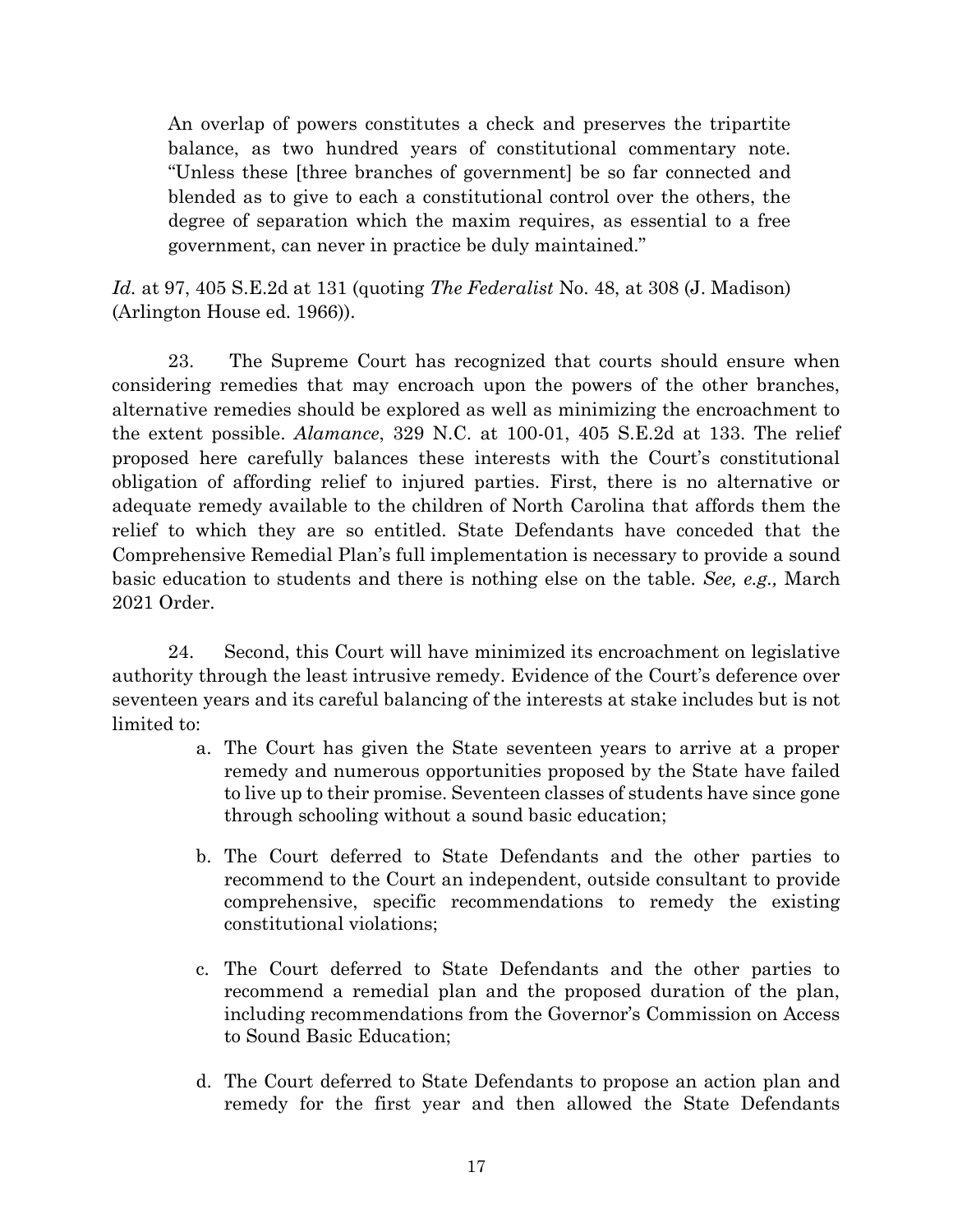additional latitude in implementing its actions in light of the pandemic's effect on education;

- e. The Court deferred to State Defendants to propose the long-term comprehensive remedial plan, and to determine the resources necessary for full implementation. (*See* March 2021 Order);
- f. The Court also gave State discretion to seek and secure the resources they identified to fully implement the Comprehensive Remedial Plan. (*See* June 2021 Order);
- g. The Court has further allowed for extended deliberations between the executive and legislative branches over several months to give the State an additional opportunity to implement the Comprehensive Remedial Plan;
- h. The status conferences, including more recent ones held in September and October 2021, have provided the State with additional notice an opportunities to implement the Comprehensive Remedial Plan, to no avail. The Court has further put State on notice of forthcoming consequences if it continued to violate students' fundamental rights to a sound basic education.

The Court acknowledges and does not take lightly the important role of the separation of powers. In light of the foregoing, and having reviewed and considered all arguments and submissions of Counsel for all parties and all of this Court's prior orders, the findings and conclusions of which are incorporated herein, it is hereby **ORDERED** that:

1. The Office of State Budget and Management and the current State Budget Director ("OSBM"), the Office of the State Controller and the current State Comptroller ("Controller"), and the Office of the State Treasurer and the current State Treasurer ("Treasurer") shall take the necessary actions to transfer the total amount of funds necessary to effectuate years 2 & 3 of the Comprehensive Remedial Plan, from the unappropriated balance within the General Fund to the state agents and state actors with fiscal responsibility for implementing the Comprehensive Remedial Plan as follows:

- (a) Department of Health and Human Services ("DHHS"): \$189,800,000.00;
- (b) Department of Public Instruction ("DPI"):  $$1,522,053,000.00$ ; and
- (c) University of North Carolina System: \$41,300,000. 00.